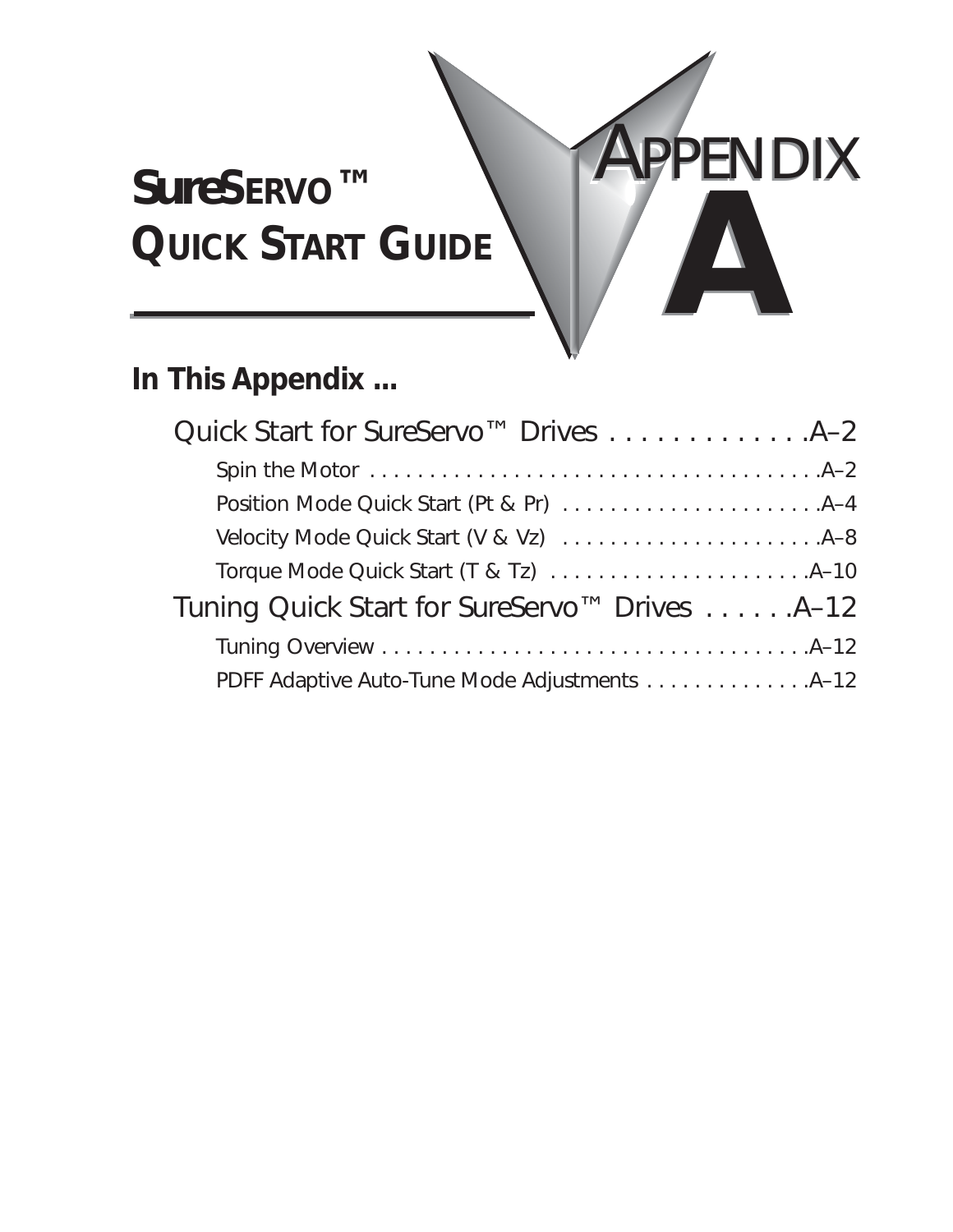# **Quick Start for** *Sure***Servo™ Drives**

This guide allows you to get your *Sure*Servo motor and drive up and running as quickly as possible. This is not a substitute for reviewing the entire manual. You will need to familiarize yourself with the complete feature set of the drive. This quick start guide will serve as initial setup only.



**WARNING: To prevent serious injury or damage to equipment, always start any new servo setup with the motor shaft disconnected from the load. The quick start will bypass mechanical overtravels and overrides. DISCONNECT THE LOAD. Always wire an E-Stop circuit into the power feed for the drive. Always drop the main incoming power for E-Stop conditions; control power can remain ON.**

The Quick Start Guide is divided into four sections:

- Spin the Motor
- Position Mode Quick Start
- Velocity Mode Quick Start
- Torque Mode Quick Start

#### **Spin the Motor**

The first thing you want to do with the *Sure*Servo is spin the motor. This section will verify that all the components and cabling are working properly by allowing you to JOG the motor. These simple steps will get your *Sure*Servo system up and moving:

- 1. **Disconnect the motor from any load**. Connect the motor cables to the motor and drive. Make sure to connect the motor ground. Do not connect CN1, the I/O connector.
- 2. **Wire the appropriate fusing and an E-stop contactor to the drive**. See Chapter 2 for wiring information. Make sure to connect an external ground to the drive (large, multi-strand conductors are recommended). Verify that the E-Stop contactor functions properly before plugging the power connector into the drive.
- 3. **Power up the drive.** There will be errors. ALE 14 and ALE 15 are Alarm Errors for the Overtravel Limit switches (see Chapter 7 for explanation; they are NC by default).
- 4. **Set Parameter P2-08 to 10.** This will reset the drive to factory defaults. Press **MODE,** then press **NEXT** until **P2-00** appears. Press **ARROW-UP** until **P2-08** appears. Press **ENTER**. Press **ARROW-UP** until you enter a value of 10. Press **ENTER** to accept. See Chapter 3 for additional keypad help. If using *Sure*Servo Pro software (recommended), the drive communication defaults to 19.2k, 8, 0, 1, MODBUS RTU, Node 1 (this is the software default, too).

Note: For each parameter change in the software, you must download all settings to the drive.

| P2-08 | Password (and Factory Default)  |
|-------|---------------------------------|
| l 10  | Reset Drive to Factory Defaults |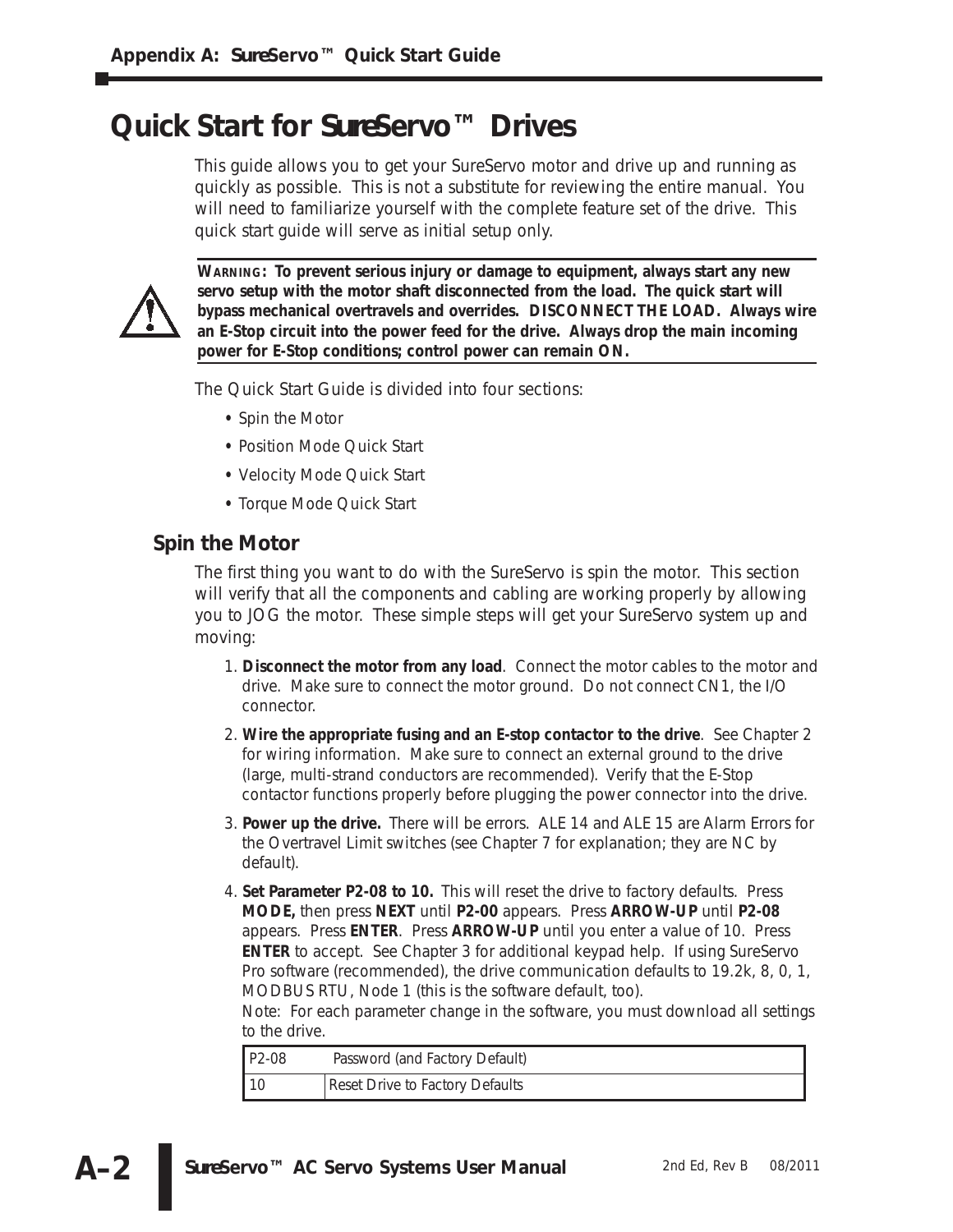#### 5. **Set the appropriate motor code in P1-31.**

Refer to the "Servo Drive Parameters" chapter for details.

| P1-31        | Motor Code                   |
|--------------|------------------------------|
| $10 = 100 W$ | $21 = 1$ kW (low inertia)    |
| $11 = 200 W$ | $22 = 1$ kW (medium inertia) |
| $12 = 400 W$ | $30 = 2$ kW                  |
| $20 = 750 W$ | $31 = 3$ kW                  |

\*\* For SureServo drives with firmware version 2.103, execute Step 6. For previous firmware versions, skip Step 6 and proceed to Step 7.

#### 6. (for **firmware v2.103 only**)

**Disable Digital Input 8 (DI8)** by changing the value in **P2-17** to zero. Refer to "Servo Drive Parameters" chapter for details.

- 7. **Cycle Power to the Drive.**
- 8. **Set Parameter P2-30 to 1.** This temporarily overrides Servo Enable, CW Limit, and CCW Limit. Make sure the motor is disconnected from the load.

| $P2-30$ | <b>Auxiliary Function</b>                             |
|---------|-------------------------------------------------------|
|         | Force Servo to be Enable (regardless of input status) |

9. **Jog the motor.** For Keypad operation: Go to **P4-05**, JOG Operation. Press **ENTER**. This is the JOG speed setpoint. Adjust this to the desired jogging speed. (**NEXT** will move the cursor to the left.) Press **ENTER**. The LED display will show "JOG". Press the **UP-ARROW** or **DOWN-ARROW** to Jog the motor forward or reverse. Press **MODE** to exit the JOG operation.

| $P4-05$ | <b>JOG Operation</b>                                   |  |
|---------|--------------------------------------------------------|--|
| 100     | Jog the motor at 100 rpm when the JOG signal is active |  |

If the motor run, stop, and direction behavior is not as expected, then recheck the motor power wiring at the drive U, V, W, and ground terminals. (Refer to Chapter 2 for wire color and terminal connection information.)

10. **Cycle Control Power to the drive.** This will reset **P2-30**, re-enabling the Servo Enable, CW Limit, and CCW Limit inputs.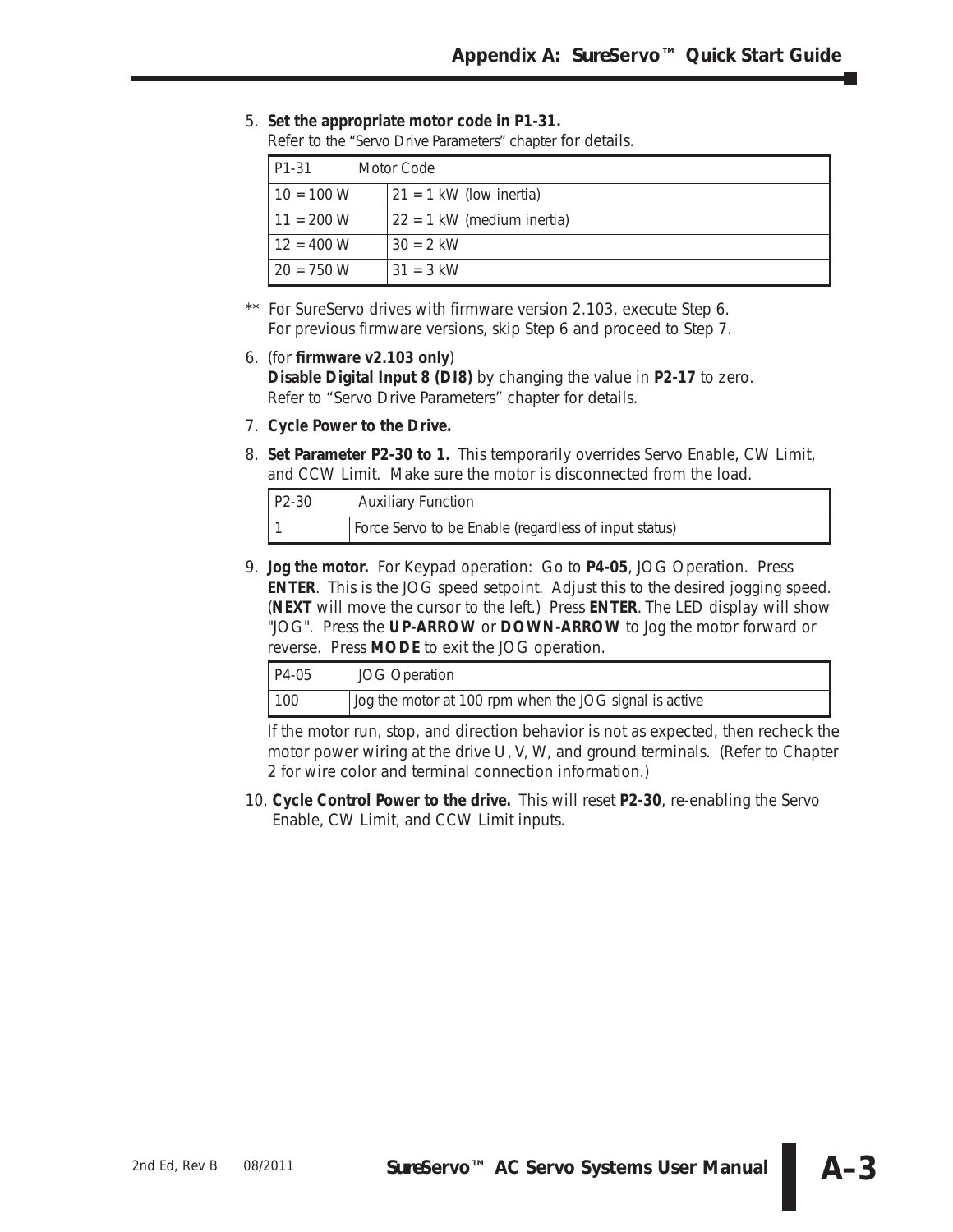### **Position Mode Quick Start (Pt & Pr)**

This section explains the basic procedures necessary to control the *Sure*Servo drive in Position Mode; both pulse input (Pt) and internal positioning (Pr). In Pt mode, positioning commands come from high-speed pulse trains from the terminals. In Pr mode, positioning commands are held in internal registers.

#### **Pt Mode - High-Speed Pulse Input (Position - terminals)**

- 1. **Spin the Motor.** Follow the instructions in the previous section to verify that the motor and drive are functioning properly. Cycle power to the drive. At this point, power, fusing, and an E-stop contactor should all be wired appropriately (see Chapter 2 for wiring information). The motor code in **P1-31** should be set to the correct motor type.
- 2. **Set the Pulse Type and Control Mode. P1-00** selects the type of pulse stream that will come into the drive. **P1-01** selects the actual control mode: 0000 will result in Pt mode with the motor spinning CCW as forward. The second MSB selects direction. Note: 0101 will result in Pt mode with motor spinning CW as forward.

| $P1-00$ | <b>External Input Pulse Type</b><br>(See Chapter 2 and Appendix C for encoder wiring details.)                                  |  |  |  |
|---------|---------------------------------------------------------------------------------------------------------------------------------|--|--|--|
| 000     | Quadrature Input - A, /A, B, /B (typical encoder input signals)                                                                 |  |  |  |
| 001     | $CW + CCW$ pulse input                                                                                                          |  |  |  |
| 002     | Pulse + Direction                                                                                                               |  |  |  |
|         | See the "Servo Drive Parameters" chapter for more information<br>regarding Positive vs. Negative signals, forward/reverse, etc. |  |  |  |
| P1-01   | Control Mode and Output Direction                                                                                               |  |  |  |
| 0000    | Drive accepts Position Control via external pulse inputs with CW direction.                                                     |  |  |  |
| 0100    | Drive accepts Position Control via external pulse inputs with CCW direction.                                                    |  |  |  |
|         | See the "Servo Drive Parameters" chapter for more information<br>regarding changing directions, dual modes, etc.                |  |  |  |

3. **Configure the Digital Inputs.** Select which DI (digital inputs) your system will require. See **P2-10** through **P2-17** to select the correct configuration (these parameters set NO/NC and the functionality of each input). A minimum configuration should contain at least Servo Enable, Alarm Reset, Fault Stop, and CW/CCW limits (if your system has overtravels). Once these settings are configured, cycle power to the drive for them to take effect. The motor should now follow the incoming pulses when the servo is enabled, so when you turn the encoder shaft the servo motor will follow the movement.

| P2-10 Through P2-17                                                                                                                      |     | Digital Input Definition                                         |                 |
|------------------------------------------------------------------------------------------------------------------------------------------|-----|------------------------------------------------------------------|-----------------|
| $P2-10$                                                                                                                                  | 101 | $DI1 =$ Servo Enable                                             | Normally Open   |
| P <sub>2</sub> -14                                                                                                                       | 102 | $DI5 =$ Alarm Reset                                              | Normally Open   |
| P <sub>2</sub> -15                                                                                                                       | 022 | $D16$ = Reverse Overtravel (set to 000 to<br>disable this input) | Normally Closed |
| P <sub>2</sub> -16                                                                                                                       | 023 | $DI7 = Forward Overtravel (set to 000 to$<br>disable this input) | Normally Closed |
| P <sub>2</sub> -17                                                                                                                       | 121 | $D18 = \text{Fault Stop}$                                        | Normally Open   |
| See the "Servo Drive Parameters" chapter for more information<br>regarding normally open vs. normally closed, additional functions, etc. |     |                                                                  |                 |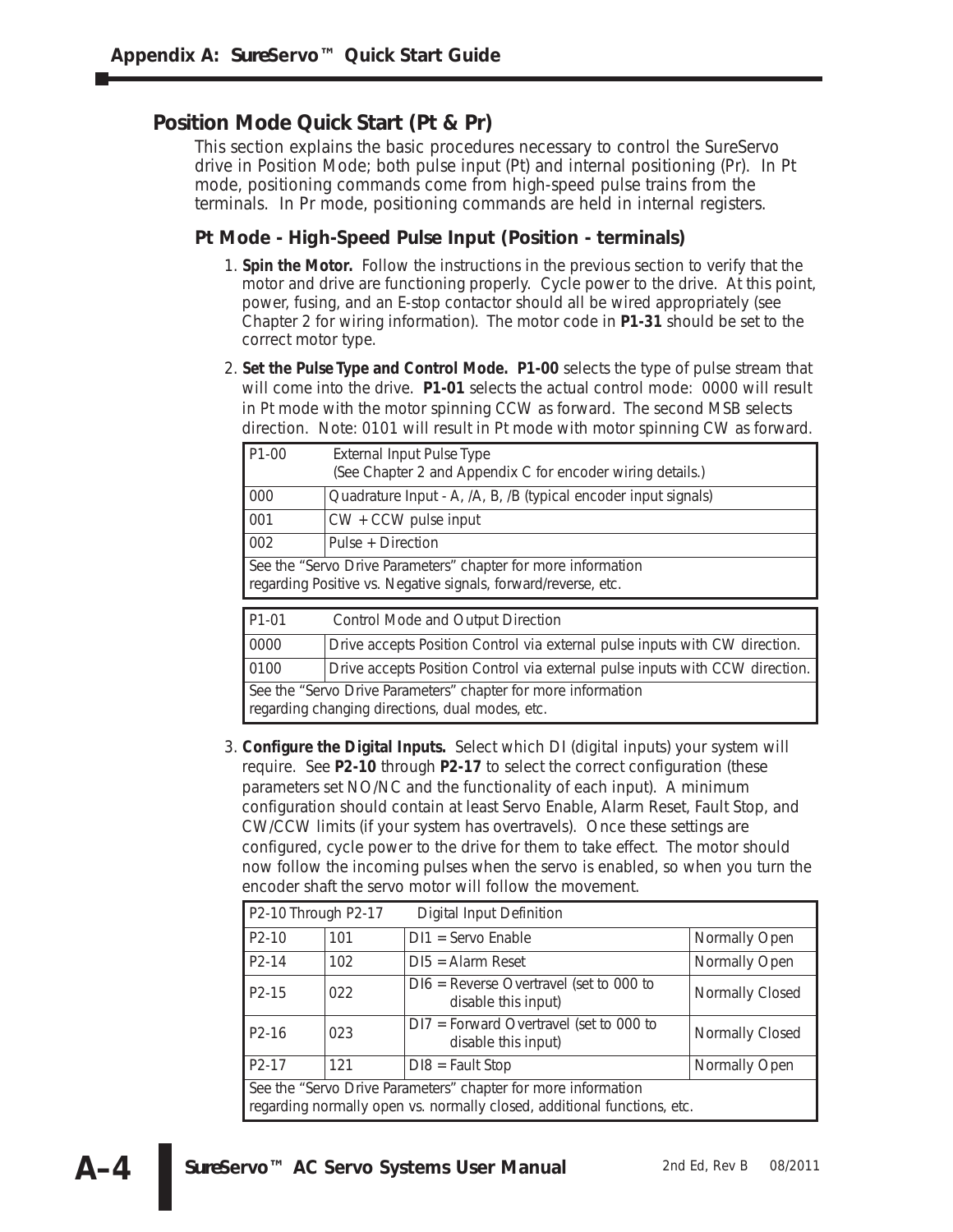4. **Gearing.** Electronic Gearing can be set in **P1-44** (Numerator) and **P1-45** (Denominator). Default setting is 1/1 (1 incoming pulse = motor movement of 1 count). Note: One revolution of a 2500ppr quadrature encoder (A, /A, B, /B) will actually cause the motor to rotate one entire revolution since the *Sure*Servo treats each transitional edge as an input (2500ppr  $x$  4 = 10,000 = 1 motor rev).

#### **Pr Mode - Internal Indexing (Position - registers)**

- 1. **Spin the Motor.** Follow the instructions in the previous section to verify that the motor and drive are functioning properly. Cycle power to the drive. At this point, power, fusing, and an E-stop contactor should all be wired appropriately according to Chapter 2. The motor code in **P1-31** should be set to the correct motor type.
- 2. **Set the Control Mode. P1-01** selects the actual control mode: 0001 will result in Pr mode with the motor spinning CCW as forward. The second MSB selects direction. Note: 0101 will result in Pr mode with motor spinning CW as forward.

| P <sub>1</sub> -01 | Control Mode and Output Direction                                                                                       |  |  |
|--------------------|-------------------------------------------------------------------------------------------------------------------------|--|--|
| 0001               | Drive is in Internal Indexing Mode.<br>Setpoints are internal registers selected via Digital Inputs with CCW direction. |  |  |
| 0101               | Drive is in Internal Indexing Mode.<br>Setpoints are internal registers selected via Digital Inputs with CW direction.  |  |  |
|                    | See the "Servo Drive Parameters" chapter for more information<br>regarding changing directions, dual modes, etc.        |  |  |

3. **Configure the Basic Digital Inputs.** Select which digital inputs your system will require. See **P2-10** through **P2-17** to select the correct configuration (these parameters set NO/NC and the functionality of each input). A minimum configuration should contain at least Servo Enable, Alarm Reset, and CW/CCW limits (if your system has overtravel limits).

| P2-10 Through P2-17                                                                                                                      |     | Digital Input Definition                                         |                 |
|------------------------------------------------------------------------------------------------------------------------------------------|-----|------------------------------------------------------------------|-----------------|
| $P2-10$                                                                                                                                  | 101 | $DI1 =$ Servos On                                                | Normally Open   |
| P <sub>2</sub> -14                                                                                                                       | 102 | $DI5 =$ Alarm Reset                                              | Normally Open   |
| P <sub>2</sub> -15                                                                                                                       | 022 | $D16$ = Reverse Overtravel (set to 000 to<br>disable this input) | Normally Closed |
| P <sub>2</sub> -16                                                                                                                       | 023 | $DI7 = Forward Overtravel (set to 000 to$<br>disable this input) | Normally Closed |
| P <sub>2</sub> -17                                                                                                                       | 121 | $D18 = \text{Fault Stop}$                                        | Normally Open   |
| See the "Servo Drive Parameters" chapter for more information<br>regarding normally open vs. normally closed, additional functions, etc. |     |                                                                  |                 |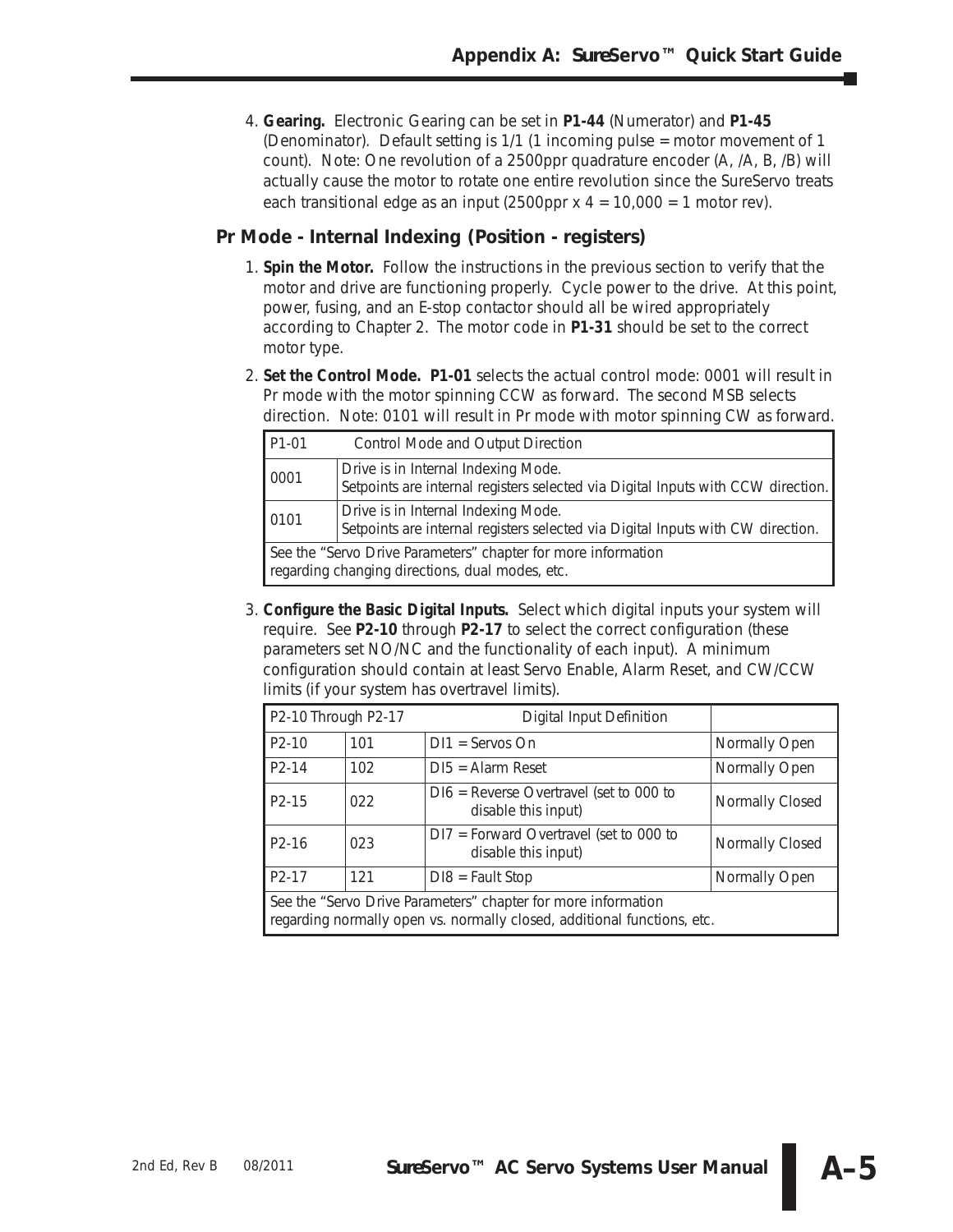4. **Configure the position selection.** The drive can be configured to select the internal Position setpoint by 3 digital inputs; POS0, POS1, and POS2. Any of the digital inputs can be set as POS0 (code 11), POS1 (code 12), or POS2 (code 13) in **P2-10** through **P2-17**. By configuring all 3 inputs, all of the 8 internal presets can be selected via external signals.

To save digital inputs for other uses, not all POSx's have to be configured. If only two setpoints are needed (for example: the motor needs to move and then return), then only one POSx needs to be configured. Configuring only input POS2 (POS0 and POS1 not assigned) would allow the selection of Position 1 and Position 5.

Or, if you will be writing to the Modbus address of Position 0 to change the setpoint after each index, no digital inputs have to be used at all. Disabling the inputs causes them to act as if they were inactive, so when all POSx inputs are disabled = Position 1. One input, however, should be selected as the Command Trigger (code 08). When pulsed, this input will cause the drive to move to the selected setpoint position.

| P2-10 Through P2-17                                                                                                                      |     | <b>Digital Input Definition</b>                                         |               |
|------------------------------------------------------------------------------------------------------------------------------------------|-----|-------------------------------------------------------------------------|---------------|
| P <sub>2</sub> -11                                                                                                                       | 111 | $D12 = POS0$ (bit 0 of the binary code to<br>select internal setpoints) | Normally Open |
| P <sub>2</sub> -12                                                                                                                       | 112 | $D13 = POS1$ (bit 1 of the binary code to<br>select internal setpoints) | Normally Open |
| P <sub>2</sub> -13                                                                                                                       | 108 | $DI4 = Command Trigger$                                                 | Normally Open |
| Defining POS0 and POS1 will allow selection of Positions 1-4.                                                                            |     |                                                                         |               |
| See the "Servo Drive Parameters" chapter for more information<br>regarding normally open vs. normally closed, additional functions, etc. |     |                                                                         |               |

5. **Configure the Position Setpoints.** Parameter **P1-33** selects Incremental or Absolute mode. Enter a value of "0" for Absolute Mode or enter "1" for Incremental mode. Parameters (**P1-15** through **P1-30**) determine the setpoints of Positions 1 through 8. Each setpoint has 2 parts; motor revolutions and pulses. One motor revolution consists of 10,000 counts. So, to move the motor Incrementally 3-½ turns (or to Absolute position 3-½ revs from home), place a 3 in the first position parameter and a 5000 into the second.

| P1-33<br>Position Control Mode                                                                               |                                                                                                  |                                                                                           |  |  |
|--------------------------------------------------------------------------------------------------------------|--------------------------------------------------------------------------------------------------|-------------------------------------------------------------------------------------------|--|--|
| $\Omega$                                                                                                     | Absolute Mode - Each index will cause the motor to move to (or stay at) an<br>absolute position. |                                                                                           |  |  |
|                                                                                                              |                                                                                                  | Incremental Mode - Each index will cause the motor to advance by the<br>commanded amount. |  |  |
| See the "Servo Drive Parameters" chapter for more information<br>regarding different modes, resolution, etc. |                                                                                                  |                                                                                           |  |  |
|                                                                                                              |                                                                                                  |                                                                                           |  |  |
| P1-15 Through P1-30<br><b>Position Setpoints</b>                                                             |                                                                                                  |                                                                                           |  |  |
|                                                                                                              |                                                                                                  |                                                                                           |  |  |
| P <sub>1</sub> -15                                                                                           | 3                                                                                                | Index #1 - Motor Revolutions                                                              |  |  |
| P <sub>1</sub> -16                                                                                           | 5000                                                                                             | Index #1 - Motor Counts (out of 10,000 counts per 1<br>revolution.                        |  |  |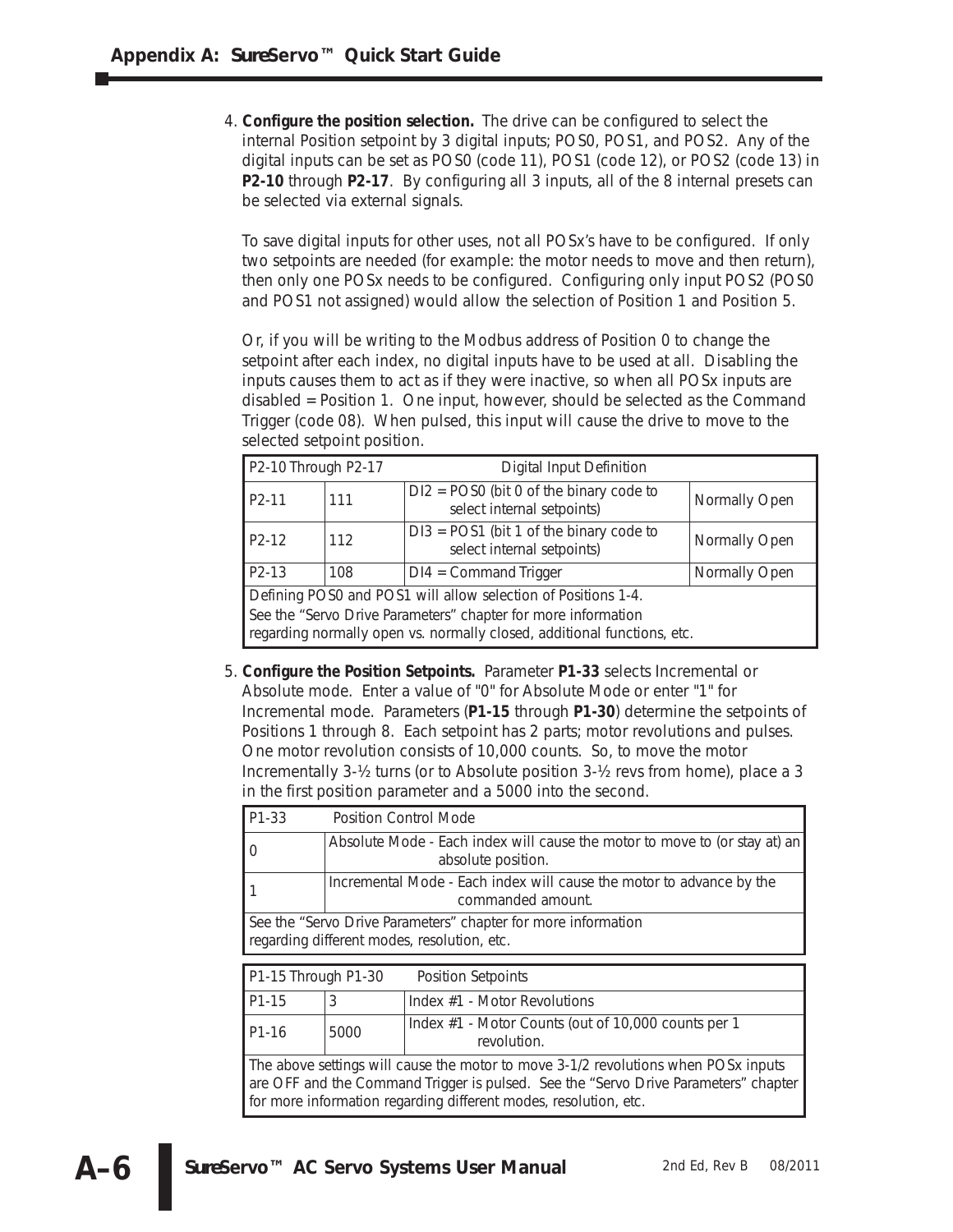6. **Configure Accel, Decel, and Speeds. P1-34** and **P1-35** are the Acceleration and Deceleration parameters (accel time in ms from 0 rpm to P1-55 max velocity limit, and decel time from max velocity limit to 0 rpm). **P1-36**, Accel/Decel S-Curve Time (ms), must be set to a non-zero number for accel and decel to take effect. *Without adjusting the 3 acc/dec parameters, the drive may fault when first moved.* Parameters **P2-36** through **P2-43** are the 8 speed settings that correspond to the 8 position setpoints. Their default is 1000 rpm. Once all of the above parameters are configured, cycle power to the drive. The drive should now respond to the Command Trigger Input.

| P1-34 Through P1-36<br>Acceleration, Deceleration, and S-Curve                       |     |                                                                                                       |
|--------------------------------------------------------------------------------------|-----|-------------------------------------------------------------------------------------------------------|
| P1-34                                                                                | 200 | Acceleration Time (in ms)                                                                             |
| P1-35                                                                                | 200 | Deceleration Time (in ms)                                                                             |
| P <sub>1</sub> -36                                                                   | 50  | S-Curve Time (in ms) - This setting must be non-zero for<br>Acceleration/Deceleration to take effect. |
| See the "Servo Drive Parameters" chapter for more information regarding ranges, etc. |     |                                                                                                       |

| $P2-36$ Through P2-43                                                                |  | Index Speeds                                                          |  |  |
|--------------------------------------------------------------------------------------|--|-----------------------------------------------------------------------|--|--|
| $P2-36$   1000                                                                       |  | Speed for Index #1 (in rpm). All speed settings are 1000 rpm default. |  |  |
| See the "Servo Drive Parameters" chapter for more information regarding ranges, etc. |  |                                                                       |  |  |

| POS <sub>2</sub>                                                    | POS <sub>1</sub> | POS <sub>0</sub> | Position Setpoint            | Velocity             |
|---------------------------------------------------------------------|------------------|------------------|------------------------------|----------------------|
| $\Omega$                                                            | $\Omega$         | $\Omega$         | Position $1 = P1-15$ , P1-16 | Velocity $1 = P2-36$ |
| $\Omega$                                                            | $\Omega$         | 1                | Position $2 = P1-17$ , P1-18 | Velocity $2 = P2-37$ |
| $\Omega$                                                            | 1                | $\Omega$         | Position $3 = P1-19$ , P1-20 | Velocity $3 = P2-38$ |
| $\Omega$                                                            | 1                | 1                | Position $4 = P1-21$ , P1-22 | Velocity $4 = P2-39$ |
| $\mathbf{1}$                                                        | $\Omega$         | $\Omega$         | Position $5 = P1-23$ , P1-24 | Velocity $5 = P2-40$ |
| $\mathbf{1}$                                                        | $\Omega$         | $\mathbf 1$      | Position $6 = P1-25$ , P1-26 | Velocity $6 = P2-41$ |
| $\mathbf{1}$                                                        | 1                | $\Omega$         | Position $7 = P1-27$ , P1-28 | Velocity $7 = P2-42$ |
|                                                                     | 1                | 1                | Position $8 = P1-29$ , P1-30 | Velocity $8 = P2-43$ |
| NOTE: If a POSx selector is not defined, it has a value of 0 (off). |                  |                  |                              |                      |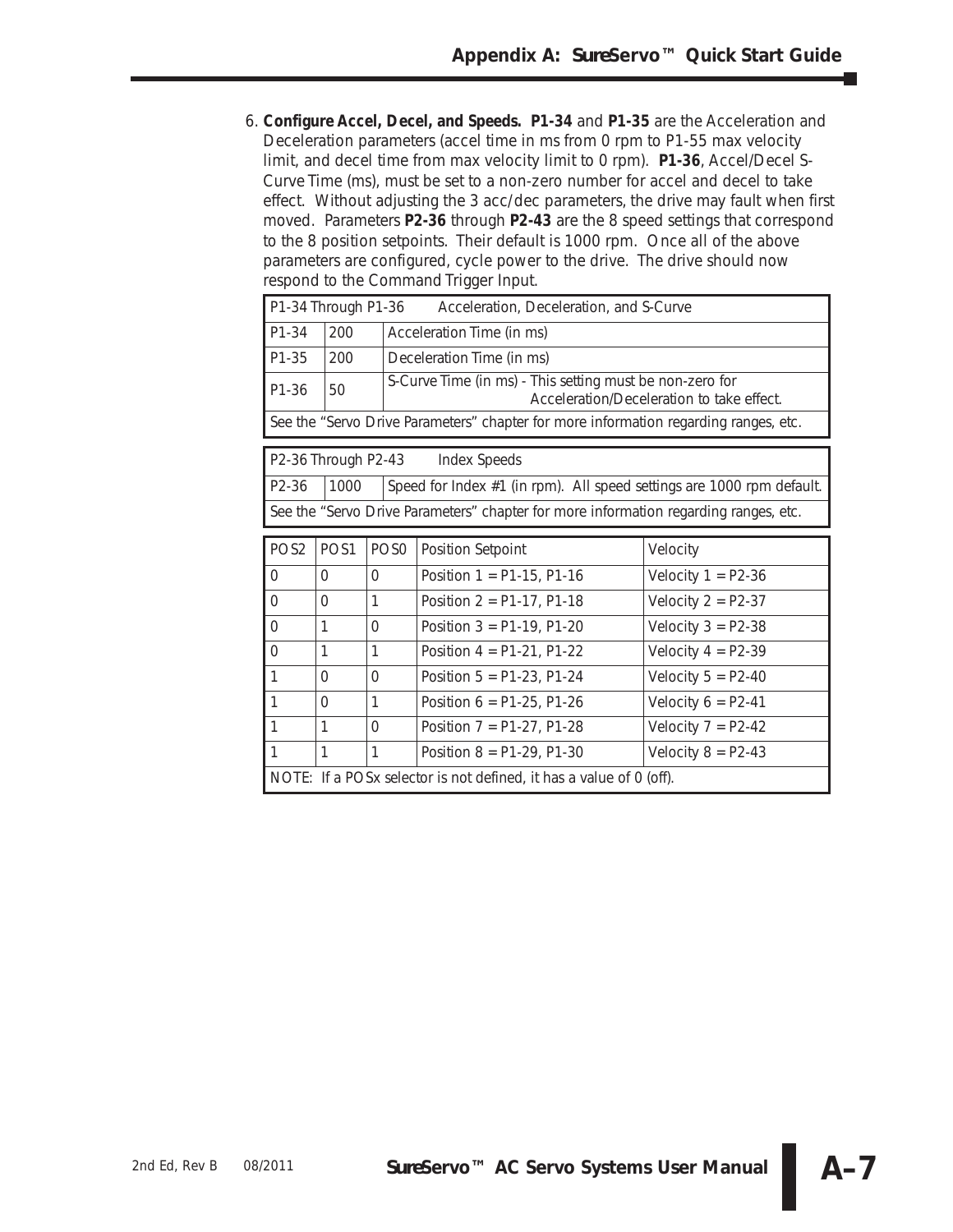## **Velocity Mode Quick Start (V & Vz)**

- 1. **Spin the Motor.** Follow the instructions in the previous section to verify that the motor and drive are functioning properly. Cycle power to the drive. At this point, power, fusing, and fault stop should all be wired appropriately; see Chapter 2 for wiring information. The **P1-31** motor code should be set to the correct motor type.
- 2. **Set the Control Mode. P1-01** selects the actual control mode; 0002 will result in analog/preset Velocity mode with the motor spinning CCW as forward. (The second MSB selects direction.) Vz Mode (internal velocity presets only) can be selected by entering 0004.

| P <sub>1</sub> -01                                                                                               | Control Mode and Output Direction                                                                   |  |  |
|------------------------------------------------------------------------------------------------------------------|-----------------------------------------------------------------------------------------------------|--|--|
| xx02                                                                                                             | Drive is in Velocity Mode V.<br>Drive Speed is determined via analog signal or by internal presets. |  |  |
| XX04                                                                                                             | Drive is in Velocity Mode Vz. Speed is determined by internal presets only.                         |  |  |
| See the "Servo Drive Parameters" chapter for more information<br>regarding changing directions, dual modes, etc. |                                                                                                     |  |  |

3. **Configure the Digital Inputs.** Select which DI (digital inputs) your system will require. See **P2-10** through **P2-17** to select the correct configuration (these parameters set NO/NC and the functionality of each input). A minimum configuration should contain at least Servo Enable, Alarm Reset, Fault Stop, and CW/CCW limits (if your system has overtravels). If you want to be able to select Preset Speeds, you must also configure inputs for SPD0 and SPD1 (to be able to select the speed setpoints through binary code). Once these settings are configured, cycle power to the drive for them to take effect.

|                                                                                                                                          | P2-10 Through P2-17 | Digital Input Definition                                               |                 |
|------------------------------------------------------------------------------------------------------------------------------------------|---------------------|------------------------------------------------------------------------|-----------------|
| $P2-10$                                                                                                                                  | 101                 | $DI1 =$ Servo Enable                                                   | Normally Open   |
| P <sub>2</sub> -11                                                                                                                       | 114                 | $D12 =$ SPD0 (bit 0 of the binary code to<br>select the desired speed) | Normally Open   |
| P <sub>2</sub> -12                                                                                                                       | 115                 | $D13 = SPD1$ (bit 1 of the binary code to<br>select the desired speed) | Normally Open   |
| P <sub>2</sub> -14                                                                                                                       | 102                 | $DI5 =$ Alarm Reset                                                    | Normally Open   |
| P <sub>2</sub> -15                                                                                                                       | 022                 | $D16$ = Reverse Overtravel (set to 000 to<br>disable this input)       | Normally Closed |
| P <sub>2</sub> -16                                                                                                                       | 023                 | $DI7 = Forward Overtravel (set to 000 to$<br>disable this input)       | Normally Closed |
| P <sub>2</sub> -17                                                                                                                       | 121                 | $D18 = \text{Fault Stop}$                                              | Normally Open   |
| See the "Servo Drive Parameters" chapter for more information<br>regarding normally open vs. normally closed, additional functions, etc. |                     |                                                                        |                 |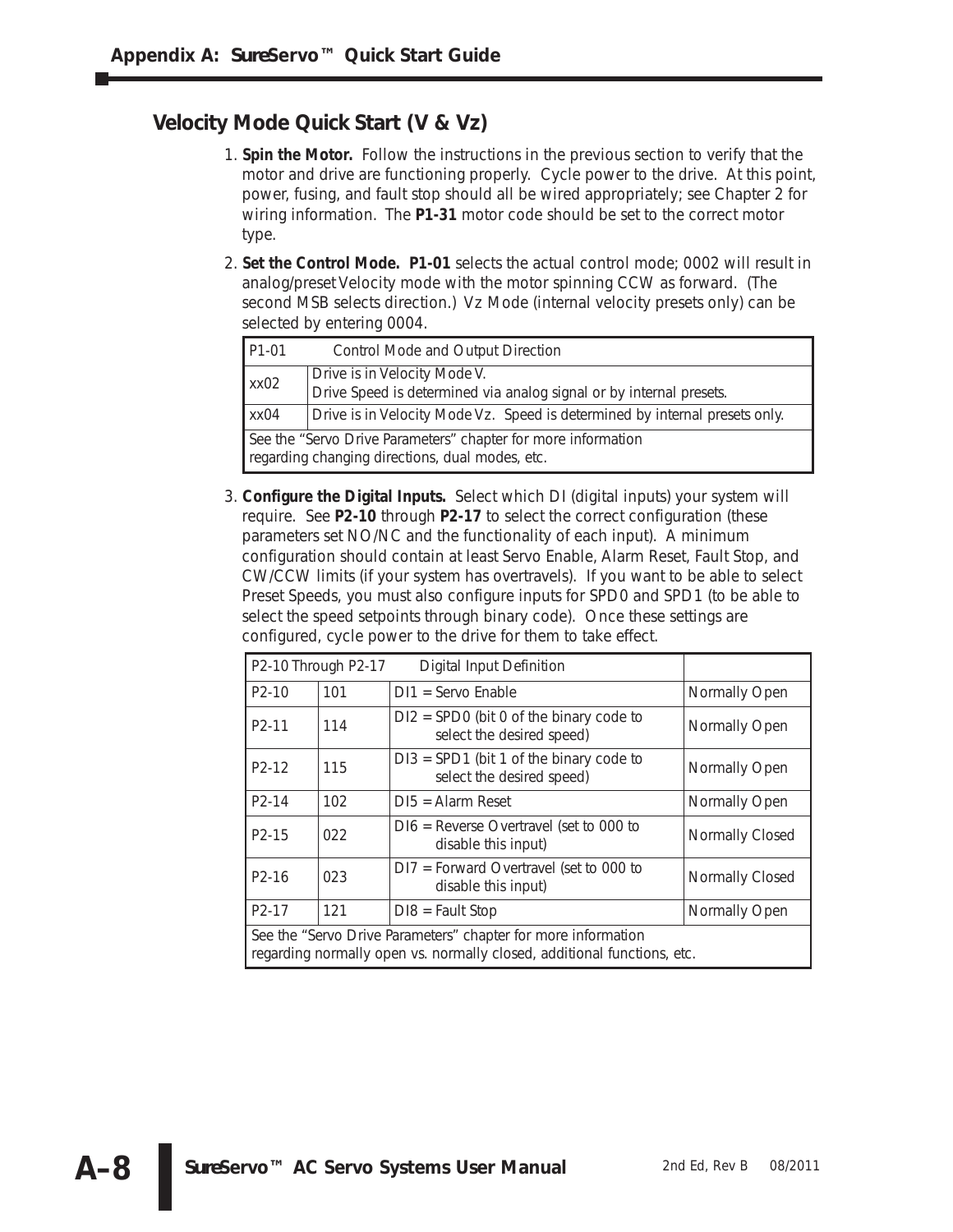4. **Configure the Velocity Setpoints (if using Preset Velocities). P1-09, P1-10,** and **P1-11** are the three Velocity Setpoints that can be selected via the digital inputs. When the digital inputs are both inactive, the speed command will be the  $+/-10V$ analog input command if in V mode. If the drive is in Vz mode, the command speed will be absolute zero (to allow for a "no drift" command).

| P1-09 Through P1-11                                                                                                                      |     | Internal Speed Setpoints                          |  |
|------------------------------------------------------------------------------------------------------------------------------------------|-----|---------------------------------------------------|--|
| P <sub>1</sub> -09                                                                                                                       | 100 | 1st Velocity Command (SPD1 = OFF; SPD0 = ON)      |  |
| P <sub>1</sub> -10                                                                                                                       | 200 | 2nd Velocity Command (SPD1 = ON; SPD0 = OFF)      |  |
| P <sub>1</sub> -11                                                                                                                       | 300 | 3rd Velocity Command (SPD1 = $ON$ ; SPD0 = $ON$ ) |  |
| If both SPD0 and SPD1 are OFF, the drive will follow the analog input.                                                                   |     |                                                   |  |
| See the "Servo Drive Parameters" chapter for more information<br>regarding normally open vs. normally closed, additional functions, etc. |     |                                                   |  |

5. **Configure Accel, Decel, and Speeds. P1-34** and **P1-35** are the Acceleration and Deceleration parameters (accel time in ms from 0 rpm to P1-55 max velocity limit, and decel time from max velocity limit to 0 rpm). **P1-36**, Accel/Decel S-Curve Time (ms), must be set to a non-zero number for accel and decel to take effect. *Without adjusting the 3 acc/dec parameters, the drive may fault when first moved.*

| P1-34 Through P1-36                                                                  |     | Acceleration, Deceleration, and S-Curve                                                               |
|--------------------------------------------------------------------------------------|-----|-------------------------------------------------------------------------------------------------------|
| P <sub>1</sub> -34                                                                   | 200 | Acceleration Time (in ms)                                                                             |
| P1-35                                                                                | 200 | Deceleration Time (in ms)                                                                             |
| P <sub>1</sub> -36                                                                   | 50  | S-Curve Time (in ms) - This setting must be non-zero for<br>Acceleration/Deceleration to take effect. |
| See the "Servo Drive Parameters" chapter for more information regarding ranges, etc. |     |                                                                                                       |

6. **Enable the Drive and Apply the Velocity Command.** If no errors exist, the drive should now follow the commanded velocity when enabled. With the Digital Inputs for Velocity Command Select Inputs SPD0 and SPD1 both inactive (or undefined), the drive should respond to an analog input signal if configured for V mode (if configured for Vz mode, both inputs inactive = zero speed). For both V and Vz modes, the drive should move at the preset speeds when Velocity Command Select Inputs SPD0 and SPD1 are set appropriately.

| SPD1                                                           | SPD <sub>0</sub> | <b>Velocity Setpoint</b>                       |
|----------------------------------------------------------------|------------------|------------------------------------------------|
|                                                                | $\cup$           | $Vz$ Mode = 0 (zero)<br>V Mode = Analog signal |
|                                                                |                  | 1st Velocity Command = P1-09                   |
|                                                                | O                | 2nd Velocity Command = $P1-10$                 |
|                                                                |                  | 3rd Velocity Command = P1-11                   |
| NOTE: If SPD1 or SPD0 are not defined, their value is 0 (off). |                  |                                                |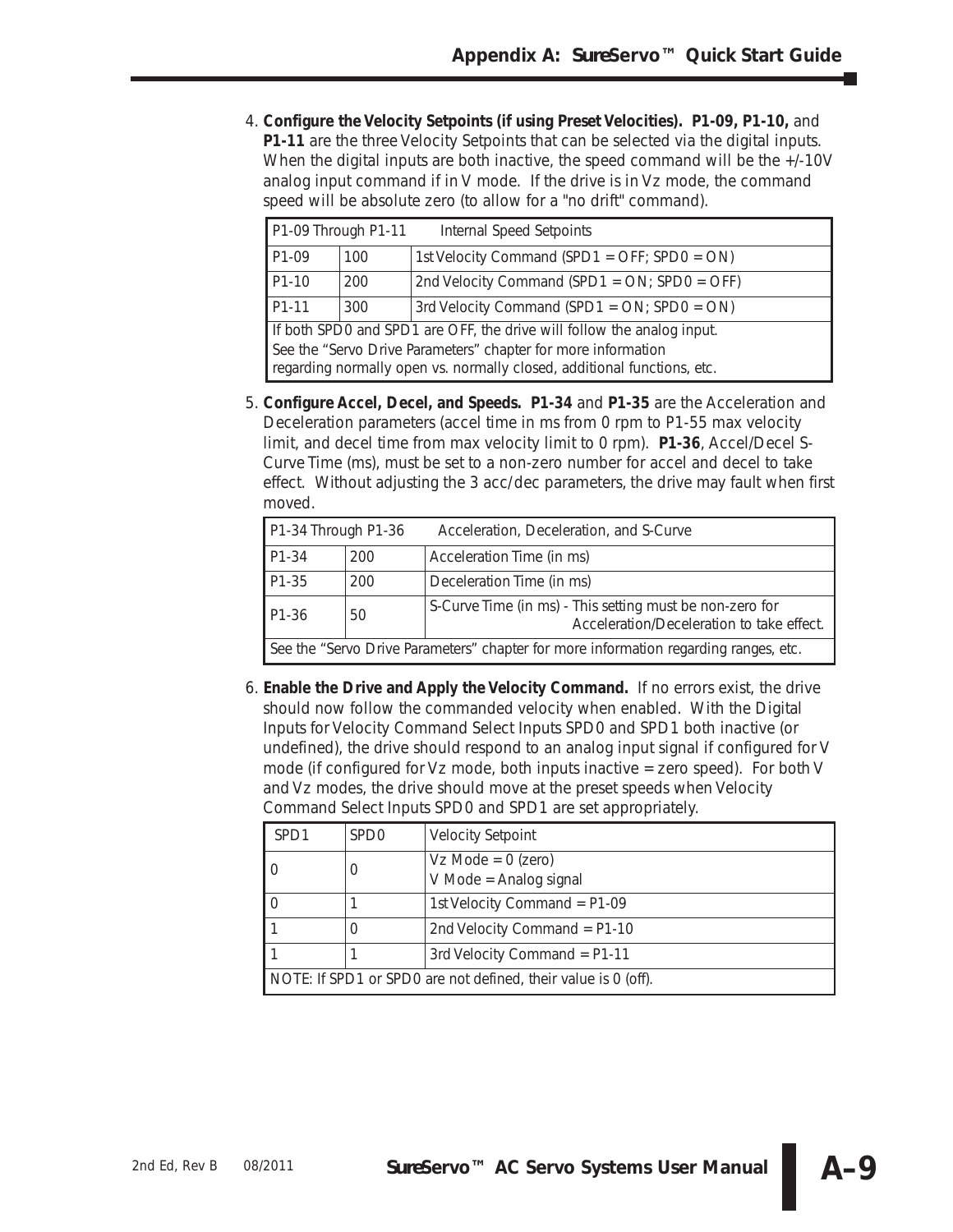## **Torque Mode Quick Start (T & Tz)**

- 1. **Spin the Motor.** Follow the instructions in the previous section to verify that the motor and drive are functioning properly. Cycle power to the drive. At this point, power, fusing, and E-stop should all be wired appropriately. The motor code in **P1-31** should be set to the correct motor type.
- 2. **Set the Control Mode. P1-01** selects the actual control mode; 0003 will result in analog/preset Torque mode with the motor spinning CCW as forward. (The second MSB selects direction.) Tz Mode (internal torque presets only) can be selected by entering 0005.

| P1-01                                                                                                            | Control Mode and Output Direction                                                                  |  |
|------------------------------------------------------------------------------------------------------------------|----------------------------------------------------------------------------------------------------|--|
| xx03                                                                                                             | Drive is in Torque Mode T.<br>Drive torque is determined via analog signal or by internal presets. |  |
| xx05                                                                                                             | Drive is in Torque Mode Tz.<br>Drive torque is determined by internal presets only.                |  |
| See the "Servo Drive Parameters" chapter for more information<br>regarding changing directions, dual modes, etc. |                                                                                                    |  |

3. **Configure the Digital Inputs.** Select which DI (digital inputs) your system will require. See **P2-10** through **P2-17** to select the correct configuration (these parameters set NO/NC and the functionality of each input). A minimum configuration should contain at least Servo Enable, Alarm Reset, Fault Stop, and CW/CCW limits (if your system has overtravels). If you want to be able to select Preset Torques, you must also configure inputs for Torque Command Inputs TCM0 and TCM1 (to be able to select the Torque setpoints through binary code). Once these settings are configured, cycle power to the drive for them to take effect.

| P2-10 Through P2-17                                                                                                                      |     | Digital Input Definition                                                |                 |
|------------------------------------------------------------------------------------------------------------------------------------------|-----|-------------------------------------------------------------------------|-----------------|
| P <sub>2</sub> -10                                                                                                                       | 101 | $DI1 =$ Servo Enable                                                    | Normally Open   |
| P <sub>2</sub> -11                                                                                                                       | 116 | $DI2 = TCMO$ (bit 0 of the binary code to<br>select the desired torque) | Normally Open   |
| P <sub>2</sub> -12                                                                                                                       | 117 | $D13 = TCM1$ (bit 1 of the binary code to<br>select the desired torque) | Normally Open   |
| P <sub>2</sub> -14                                                                                                                       | 102 | $DI5 =$ Alarm Reset                                                     | Normally Open   |
| P <sub>2</sub> -15                                                                                                                       | 022 | $D16$ = Reverse Overtravel (set to 000 to<br>disable this input)        | Normally Closed |
| P <sub>2</sub> -16                                                                                                                       | 023 | $DI7 = Forward Overtravel (set to 000 to$<br>disable this input)        | Normally Closed |
| P <sub>2</sub> -17                                                                                                                       | 121 | $D18 = \text{Pault Stop}$                                               | Normally Open   |
| See the "Servo Drive Parameters" chapter for more information<br>regarding normally open vs. normally closed, additional functions, etc. |     |                                                                         |                 |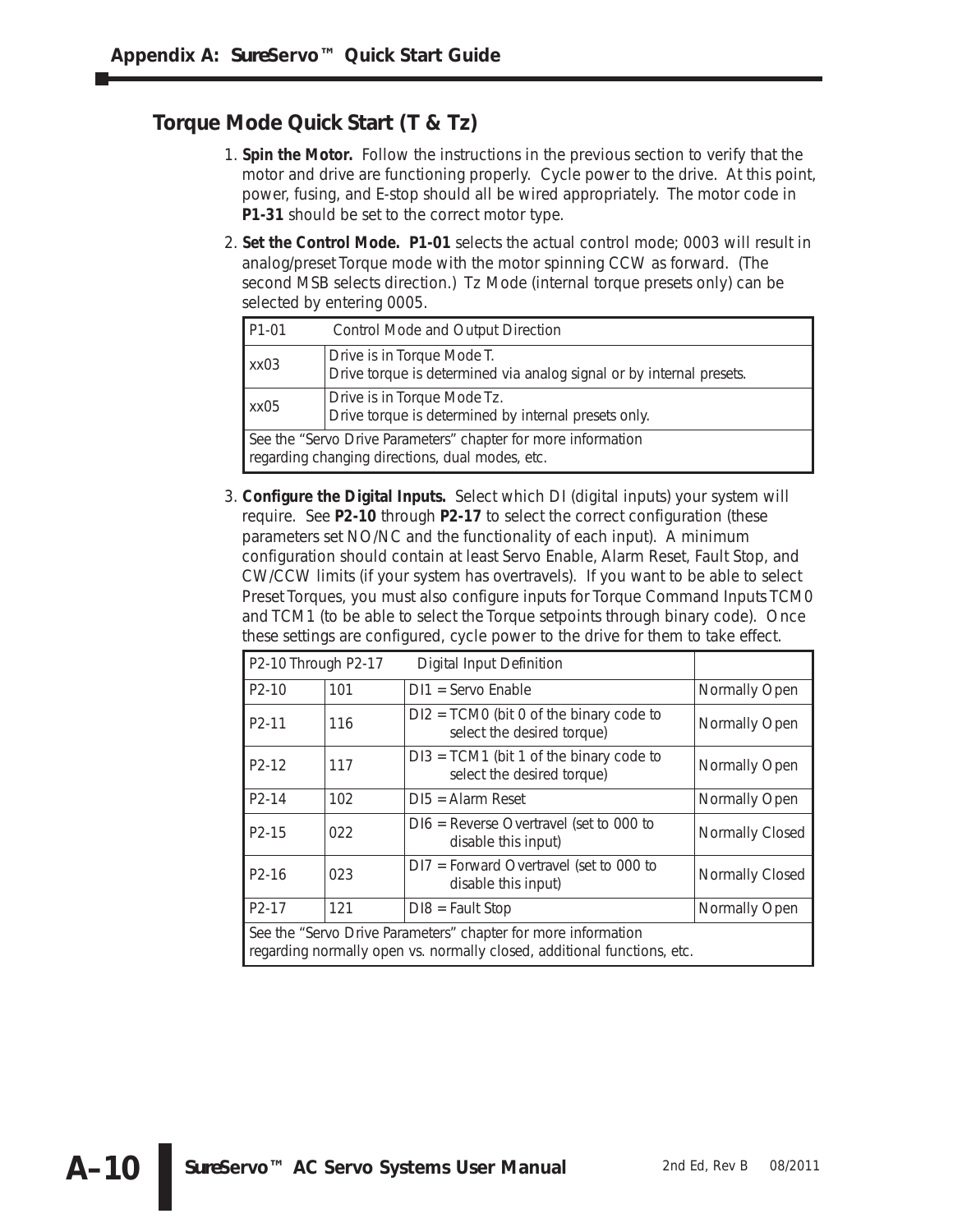4. **Configure the Torque Setpoints and Speed Limits. P1-12, P1-13,** and **P1-14** are the three Torque Setpoints that can be selected via the digital inputs. When the digital inputs are both inactive, the Torque command will be the +/-10V analog input command if in T mode. If the drive is in Tz mode, the command torque will be an absolute zero. **P1-02, P1-09, P1-10,** and **P1-11** set the speed limits that will be used in Torque mode. **P1-02** enables an analog Velocity limit when using the analog Torques signal. The other three parameters are velocity limits that correspond to Torque Presets 1, 2, and 3.

| P1-12 Through P1-14                                                     |    | Internal Torque Setpoints                       |  |
|-------------------------------------------------------------------------|----|-------------------------------------------------|--|
| P <sub>1</sub> -12                                                      | 30 | 1st Torque Command (TCM1 = OFF; TCM0 = ON)      |  |
| P <sub>1</sub> -13                                                      | 40 | 2nd Torque Command (TCM1 = $ON$ ; TCM0 = OFF)   |  |
| P1-14                                                                   | 50 | 3rd Torque Command (TCM1 = $ON$ ; TCM0 = $ON$ ) |  |
| If both TCM0 and TCM1 are OFF, the drive will follow the analog input.  |    |                                                 |  |
| See the "Servo Drive Parameters" chapter for more information           |    |                                                 |  |
| regarding normally open vs. normally closed, additional functions, etc. |    |                                                 |  |

5. **Configure Accel, Decel, and Speeds. P1-34** and **P1-35** are the Acceleration and Deceleration parameters (accel time in ms from 0 rpm to P1-55 max velocity limit, and decel time from max velocity limit to 0 rpm). **P1-36**, Accel/Decel S-Curve Time (ms), must be set to a non-zero number for accel and decel to take affect. *Without adjusting the 3 acc/dec parameters, the drive may fault when first moved.*

| P1-34 Through P1-36                                                                  |     | Acceleration, Deceleration, and S-Curve                                                              |
|--------------------------------------------------------------------------------------|-----|------------------------------------------------------------------------------------------------------|
| P1-34                                                                                | 200 | Acceleration Time (in ms)                                                                            |
| P1-35                                                                                | 200 | Deceleration Time (in ms)                                                                            |
| P <sub>1</sub> -36                                                                   | 50  | S-Curve Time (in ms) - This setting must be non-zero to<br>Acceleration/Deceleration to take effect. |
| See the "Servo Drive Parameters" chapter for more information regarding ranges, etc. |     |                                                                                                      |

6. **Enable the Drive and Apply the Torque Command.** If no errors exist, the drive should now follow the commanded Torque when enabled. With the Digital Inputs for Torque Command Select Inputs TCM0 and TCM1 both inactive (or undefined), the drive should respond to an analog input signal if configured for T mode (if configured for Tz mode, both inputs inactive = zero Torque). For both T and Tz modes, the drive should move to the preset speeds when Torque Command Select Inputs TCM0 and TCM1 are set appropriately.

| TCM1                                                           | TCM <sub>0</sub> | Torque Level                                   |
|----------------------------------------------------------------|------------------|------------------------------------------------|
|                                                                | 0                | $Tz$ Mode = 0 (zero)<br>T Mode = Analog signal |
|                                                                |                  | 1st Torque Command = $P1-12$                   |
|                                                                | $\Omega$         | 2nd Torque Command = $P1-13$                   |
|                                                                |                  | 3rd Torque Command = $P1-14$                   |
| NOTE: If TCM1 or TCM0 are not defined, their value is 0 (off). |                  |                                                |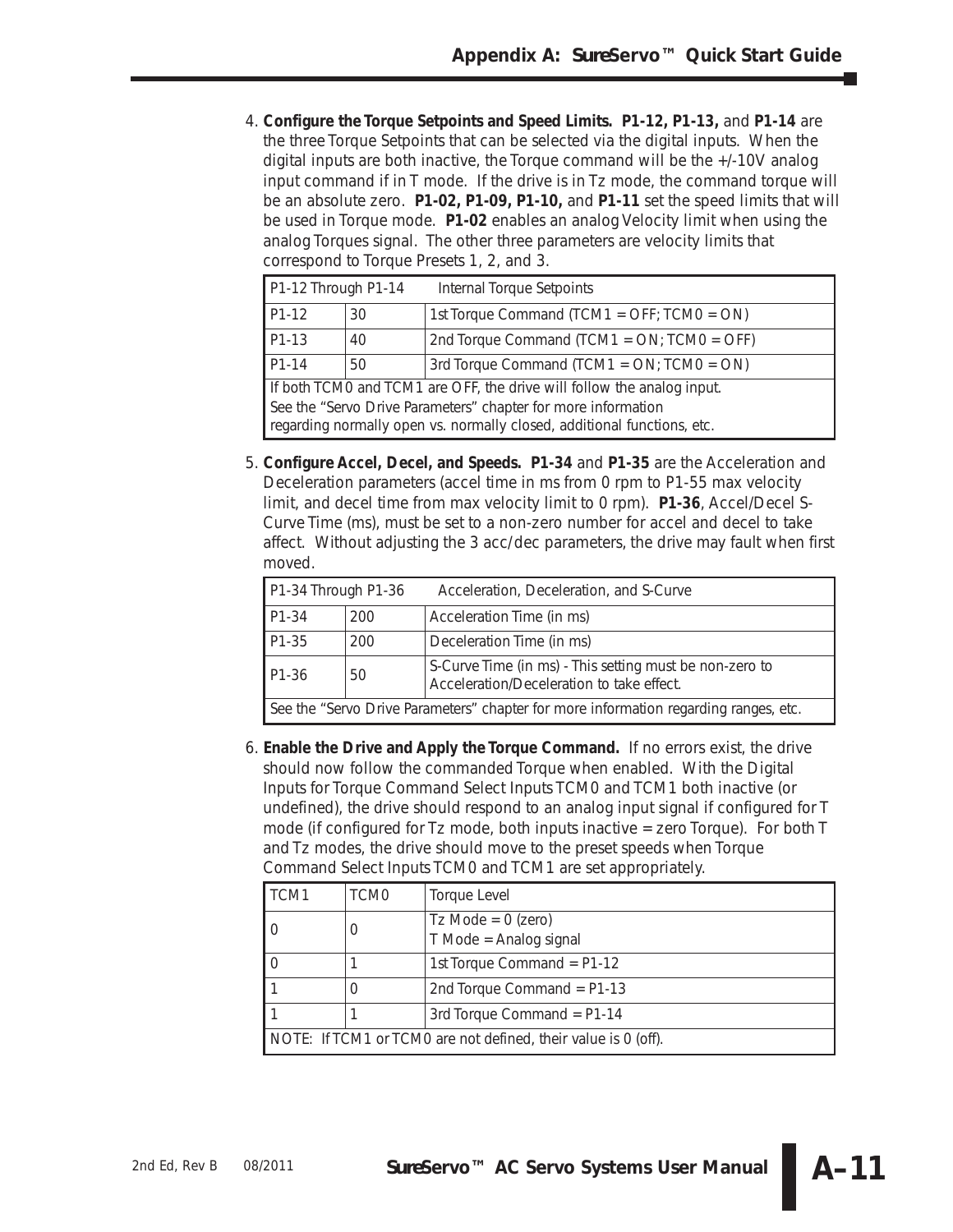# **Tuning Quick Start for** *Sure***Servo™ Drives**

### **Tuning Overview**

After installing the *Sure*Servo system and testing its functionality (wiring, communication, motion, etc.), you may decide that the default tuning selection is either too responsive or not responsive enough for your application. This Quick Start Guide section will walk you through the very basic steps to adjust the drive tuning using the "PDFF Adaptive Auto-Tune Mode". Other tuning modes are explained in the "Control Modes of Operation and Tuning" Chapter of this manual.

The *Sure*Servo drive has three available modes of tuning: Manual, Easy, and Auto. (The Auto tuning mode includes two sub-modes: Adaptive Auto and Fixed Auto.) **Manual Tuning Mode** requires an in-depth knowledge of tuning parameters and the physical characteristics of the system, and it will not be covered in this Quick Start Guide. **Easy-Tune Mode** presets many of the tuning parameters and is useful when the system load (and inertia) changes significantly. Easy-Tune is helpful if the inertia mismatch ratio is not known. After Easy-Tuning, it may still be necessary to switch to a fixed mismatch ratio tuning method to fine-tune the system. **Auto-Tune Mode** is available in Adaptive and Fixed sub-modes. In Adaptive Auto-Tune Mode, the drive constantly monitors the load and adjusts the tuning parameters. In Fixed Auto-Tune Mode, the inertia and mismatch are known and entered by the user.



*Refer to the "Control Modes of Operation and Tuning" chapter of this manual for more details and explanation of tuning the servo in all of the different modes, and how to select which mode is best for your application.*

## **PDFF Adaptive Auto-Tune Mode Adjustments**

The PDFF Adaptive Auto-Tune Mode (P2-32  $=$  4) constantly monitors the system load and inertia, and continually updates the tuning parameters. Besides P2-32, the only additional parameter that needs to be set by the user is P2-31, which determines the overall responsiveness of the servo system.



*The actual load being controlled must be connected to the motor before performing tuning.*

#### **For Keypad Tuning**

- 1) *Set P2-32 to "4"* (PDFF Adaptive Auto-Tune Mode). The drive must not be enabled for this change to occur.
- 2) *Enable the drive.*
- 3) *Write down the current value of P2-31* (response level). The value will be a twodigit number. Each digit is independent of the other, and each has a range of 0 to F (hex).
- 4) *Adjust the left (leading) digit* to change the responsiveness of the servo system. Increase this number to make the system more responsive, or decrease the number to make the system less responsive (more "sluggish"). If you increase the number too much, the system will become unstable and begin to vibrate. If you decrease the number too much, the system will not respond quickly enough to command signals.

If you cannot stabilize the drive using this method, try switching to a tuning mode with a fixed mismatch ratio such as P2-32 = 3 or 5. Adjust the parameters for that mode per Table 6-1 of the "Control Modes of Operation and Tuning" chapter. In the fixed mode, set P2-31 to the value the drive had previously calculated in the PDFF Adaptive Auto-Tune Mode.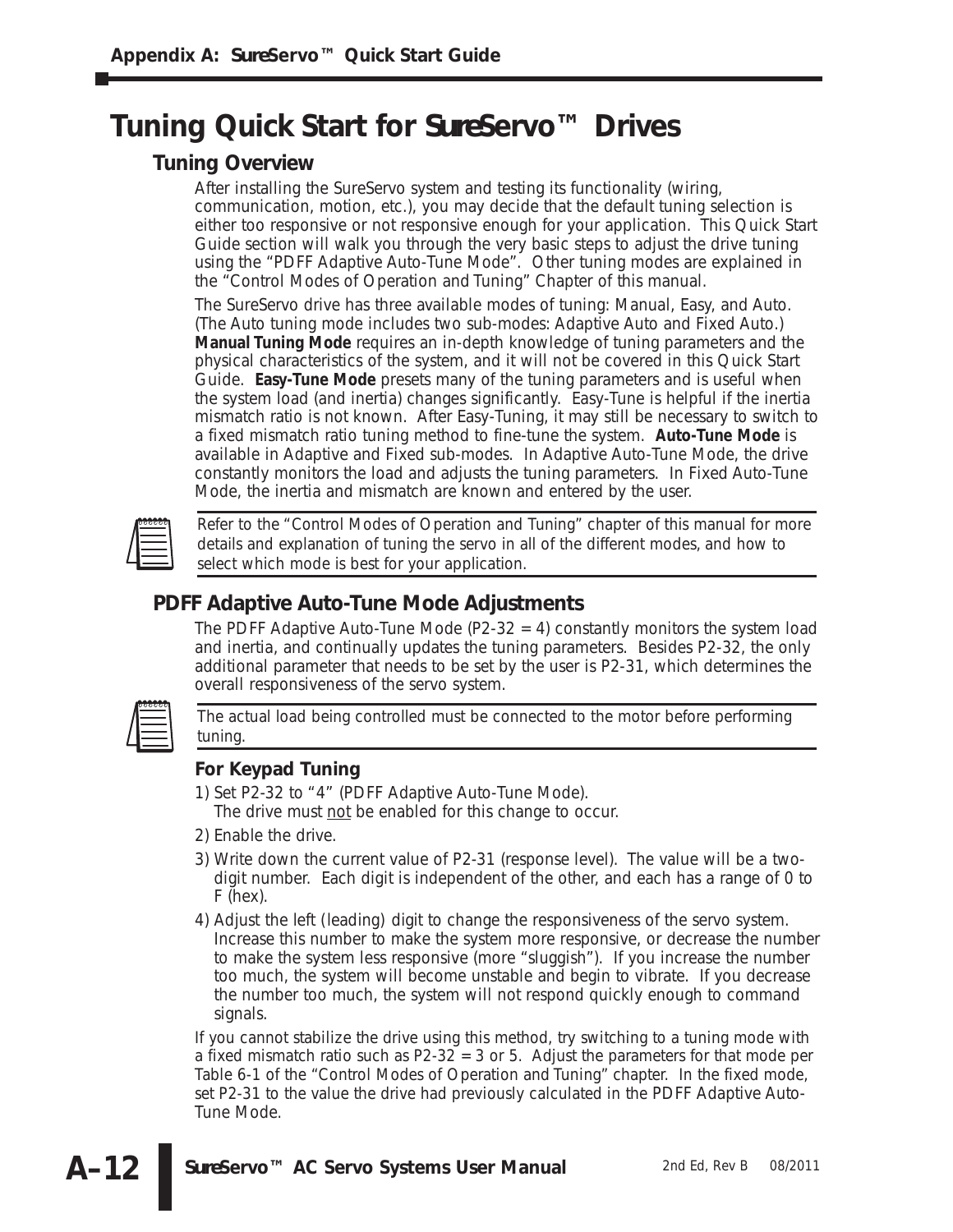#### **For** *Sure***Servo Pro Tuning**

- 1) *Open the SureServo Pro software and "Connect" to the drive.* The software has the same default communication settings as does the drive. Refer to the 3-xx Communication Parameters section of the "Servo Drive Parameters" chapter for more information about communications parameters.
- 2) *Under "Utilities", select "Tuning Screen"* as shown below in the *Sure*Servo Pro screen capture.
- 3) *Confirm that the Tuning Mode is set for "4: PDFF Auto-Tuning (Continuous Adjustment)".* If not, disable the drive, change the setting in the software, and then press "Set". (This setting is cannot be changed when the drive is enabled.)
- 4) *Enable the drive.*
- 5) *Choose the desired "Response Level" of the drive.* Increase the value to make the system more responsive, or decrease the value to make the system less responsive. If you increase the value too much, the system will become unstable and begin to vibrate. If you decrease the value too much, the system will not respond quickly enough to command signals.
- 6) *Press "Click To Send New Settings To Drive".* The new settings take effect immediately. No other settings have to be changed.
- 7) If the response of the *Sure*Servo is not satisfactory, refer to the "Control Modes of Operation and Tuning" chapter for other tuning modes and more specific tuning instructions.

| 또<br><b>Tuning Screen</b>                                                                                                                                                                                                                                                                                                                                   |                                                                             | $\mathbf{x}$ |
|-------------------------------------------------------------------------------------------------------------------------------------------------------------------------------------------------------------------------------------------------------------------------------------------------------------------------------------------------------------|-----------------------------------------------------------------------------|--------------|
| Tuning Mode: 4: PDFF Auto-Tuning (Continuous Adjustment)                                                                                                                                                                                                                                                                                                    |                                                                             | Set          |
| P1.37 - Load to Servo Motor Inertia Ratio<br>P2.00 - Proportional Position Loop Gain<br>P2.02 - Position Feed Forward Gain<br>P.2.03 - Smooth Constant of Position Feed Forward Gain.<br>P2.04 - Proportional Speed Loop Gain<br>P2.06 - Speed Integral Compensation<br>P2.07 - Speed Forward Gain<br>P2.25 - Low-Pass Filter Time of Resonance Suppression | Current<br>5<br>35<br>5000<br>5<br>500<br>100<br>$\Omega$<br>$\overline{2}$ | New          |
| <b>Response Level</b>                                                                                                                                                                                                                                                                                                                                       |                                                                             |              |
| Less Response<br>.<br>2 3 4 5 6 7 8 9 10<br>$\mathbf{1}$<br>n                                                                                                                                                                                                                                                                                               | More Response<br>11 12 13 14                                                | -15          |
| Click To Send New Settings To Drive                                                                                                                                                                                                                                                                                                                         |                                                                             |              |
| Scope<br>Revert                                                                                                                                                                                                                                                                                                                                             |                                                                             | Close        |